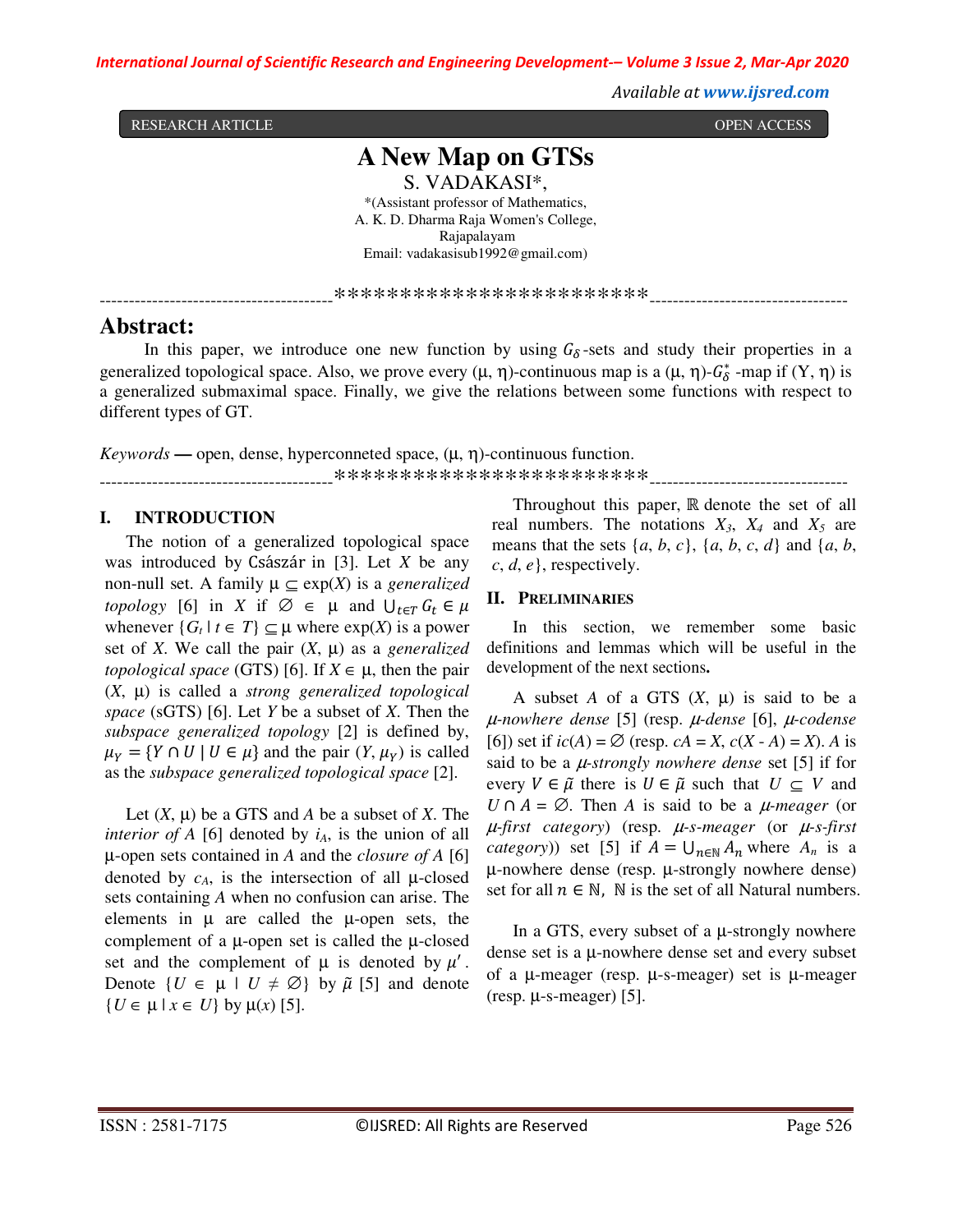Let  $(X, \mu)$  be a GTS and  $A$  be a subset of  $X$ . Then *A* is said to be a  $\mu$ -second category ( $\mu$ -II category) (resp. µ*-s-second category* (µ-s-II category)) set [5] if *A* is not a  $\mu$ -meager (resp.  $\mu$ -smeager) set. *A* is a µ*-residual* (resp. µ*-s-residual*) [5] set if  $X - A$  is a  $\mu$ -meager (resp.  $\mu$ -s-meager) set.

A GTS  $(X, \mu)$  is said to be  $\mu$ -*II category* (resp.  $\mu$ -s-II category) if *X* is  $\mu$ -II category (resp.  $\mu$ -s-II category) as a subset. A space *X* is called a *Baire space* (BS for short) (resp. *weak Baire space* (for short, wBS)) [5] if each  $V \in \tilde{\mu}$  is of  $\mu$ -II category (resp.  $\mu$ -s-II category) in *X*. A space  $(X, \mu)$  is a *strong Baire space*, in short sBS [5] if  $V_1 \cap V_2 \cap ... V_n$  is of  $\mu$ -II category set for all  $V_1, V_2, \ldots, V_n \in \mu$  such that  $V_1 \cap V_2 \cap \ldots V_n \neq \emptyset$ .

Also, every sBS is a BS and every BS is a wBS [5]. Equivalently,  $(X, \mu)$  is called a *Baire space* [6] if for any sequence  ${G_n}_{n \in \mathbb{N}}$  consisting of  $\mu$ -open and  $\mu$ -dense subsets of *X*,  $\bigcap_{n\in\mathbb{N}} G_n$  is a  $\mu$ -dense set in *X*.

Define  $\mu^* = \{U_t \big( U_1^t \cap U_2^t \cap ... \cap U_{n_t}^t \big) \big| U_1^t, U_2^t, ...,$  $U_{n_t}^t \in \mu$  and  $\mu^{**} = \{A \subset X \mid A \text{ is of } \mu\text{-II category}\}$ set}  $\cup \{\emptyset\}$  [5]. Then  $\mu \subset \mu^*$  and  $\mu \subset \mu^{**}$  if  $(X, \mu)$  is a Baire space [5]. Also,  $\mu^* \subset \mu^{**}$  if  $(X, \mu)$  is a sBS [9].

In a GTS, define  $\mu^{\mathcal{V}} = {\{\varnothing\}} \cup {\{A \subset X \mid A \text{ is of } \mu\}}$ s-II category set} [12]. Then  $\mu^{**} \subset \mu^{\mathcal{V}}$ ,  $\mu \subset \mu^{\mathcal{V}}$  if  $(X, \mu)$  is a wBS and  $\mu^* \subset \mu^{\mathcal{V}}$  if  $(X, \mu)$  is a sBS [12].

A space  $(X, \mu)$  is called *hyperconnected* [4] if every non-null  $\mu$ -open subset of *X* is  $\mu$ -dense in *X*. Let  $(X, \mu)$  be a GTS.  $X$  is said to be a *generalized submaximal space* [4] if every µ-dense subset of *X* is a µ-open set in *X*.

The following lemmas will be useful in the sequel.

**Lemma** 2.1. [6, Lemma 3.2] Let  $(X, \mu)$  be a GTS and let *A*,  $U \subseteq X$ . If  $U \in \tilde{\mu}$  and  $U \cap A = \emptyset$ , then *U* ∩ *cA* =  $\emptyset$ .

**Lemma 2.2** [6, Theorem 5.3] Let  $(X, \mu)$  be a GTS. The following are equivalent. (a) *X* is Baire.

(b) If  $A \neq \emptyset$  is  $\mu$ -residual in *X*, then *A* is  $\mu$ -dense in *X.* 

(c) If  $B \neq X$  is  $\mu$ -meager in *X*, then *B* is  $\mu$ -codense in  $X$ .

(d) Every  $U \in \tilde{\mu}$  is  $\mu$ -second category in X.

(e)  $iF = \emptyset$ , for every *F* is a *µ*-meager set in *X*.

(f) For every  $\mu$ -closed set  $F_n$  with  $iF_n = \emptyset$ ,  $i(\bigcup_{n\in\mathbb{N}} F_n) = \emptyset.$ 

**Lemma 2.3** [9, Theorem 4.3] Let  $(X, \mu)$  be a hyperconnected space. If  $X$  is of  $\mu$ -II category, then  $(X, \mu)$  is a BS.

## **III.** NATURE OF  $G^*_{\delta}$ -MAP

In this section, we introduce one new map namely,  $G_{\delta}^*$ -map and analyze the nature of this map in a generalized topological space.

First, we recall some basic definitions defined in a generalized topological space for improvement of this section.

A subset *A* of a generalized topological space  $(X, \mu)$  is said to be a  $\mu$ -  $G_{\delta}$ -set [1] if  $A =$  $\bigcap_{n\in\mathbb{N}}$  *A*<sub>n</sub> where each *A*<sub>n</sub> is a µ-open set. A subset *B* of a generalized topological space  $(X, \mu)$  is said to be a  $\mu$ - $F_{\sigma}$ -set [1] if  $B = \bigcup_{n \in \mathbb{N}} B_n$  where each  $B_n$  is a µ-closed set.

A GTS  $(X, \mu)$  is said to be a *generalized*  $G_{\delta}$ *submaximal space* [1] if every µ-dense subset of *X* is a  $\mu$ - $G_{\delta}$ -set in X.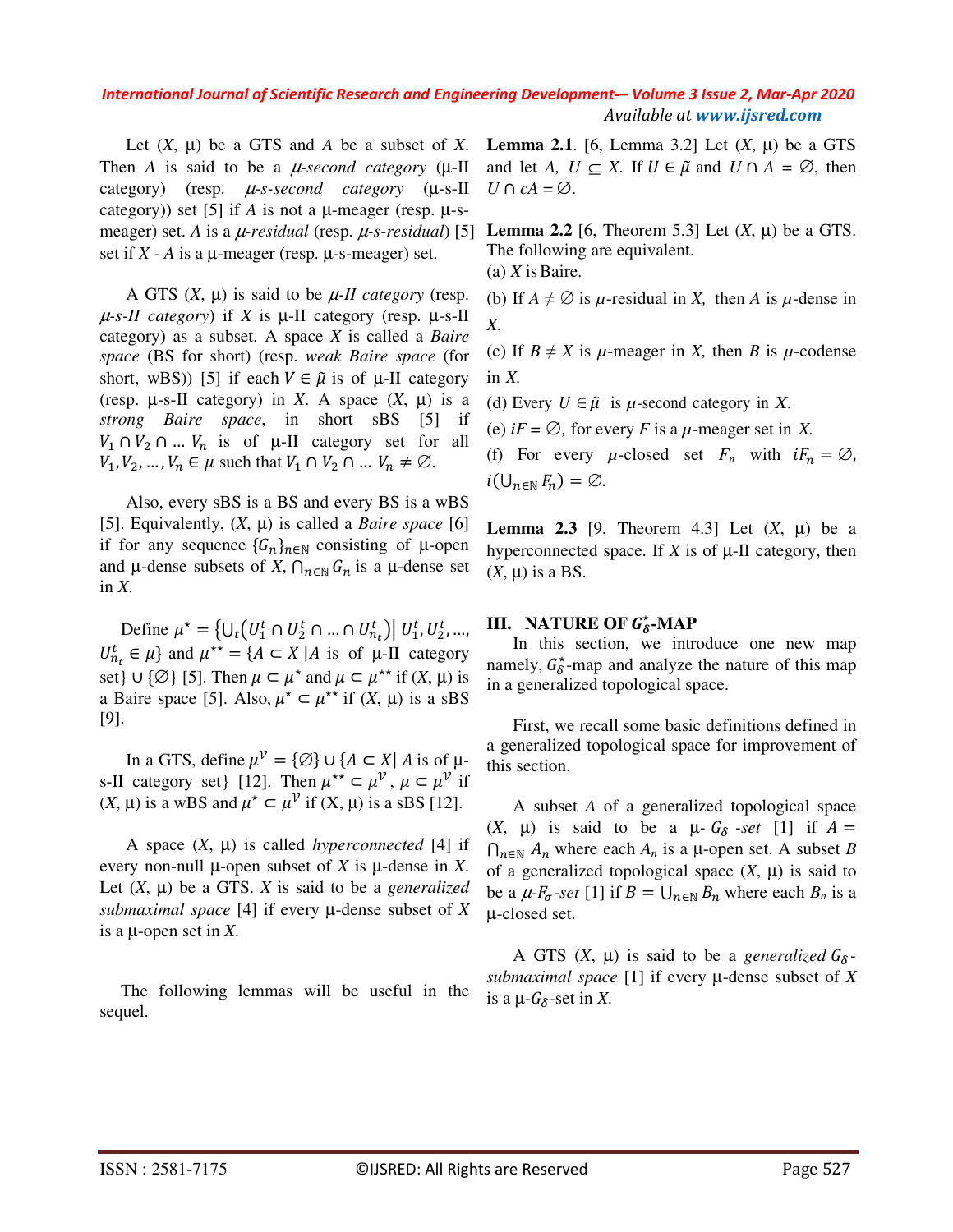Now we define a new map namely,  $G_{\delta}^*$ -map in a GTS as in the following way;

**Definition 3.1.** Let  $(X, \mu)$ ,  $(Y, \eta)$  be two generalized topological spaces and  $f: X \to Y$  be a map. Then *f* is said to be a  $(\mu, \eta)$ -  $G^*_{\delta}$ -map if  $f^{-1}(V)$  is a  $\mu$ -*G*<sub>δ</sub>-set whenever *V* is a η-dense set.

The existence of a  $G^*_{\delta}$ -map in a generalized topological space as shown by the following Example 3.2.

**Example 3.2.** Consider the generalized topological spaces  $(X_4, \mu)$  and  $(X_5, \eta)$  where  $\mu = \{ \emptyset, \{a, b\}, \{a, b\} \}$ *b, c*}, {*a*, *b*, *d*}, {*a*, *c*, *d*}, {*b*, *c*, *d*}, *X*}, η = {∅, {*a*, *b*, *c*}, {a, b, d}, {a, c, d}, {b, c, d}, {a, b, c, d}}. Define a map  $f: (X_4, \mu) \rightarrow (X_5, \eta)$  by  $f(a) = b$ ;  $f(b) =$  $c$ ;  $f(c) = d$ ;  $f(d) = a$ . Here  $f^{-1}(V)$  is a  $\mu$ - $G_{\delta}$ -set in  $X_4$ whenever *V* is a  $\eta$ -dense set in  $X_5$ . Thus, f is a  $(μ, η)-G_δ^*$ -map.

**Theorem 3.3.** Let  $(X, \mu)$ ,  $(Y, \eta)$  be two generalized topological spaces and  $f: X \to Y$  be a map. Then the following are equivalent.

(a) *f* is a ( $\mu$ ,  $\eta$ )-  $G_{\delta}^*$ -map.

(b) If *U* is a *η*-codense set in *Y*, then  $f^{-1}(U)$  is a  $\mu$ - $F_{\sigma}$ -set in X.

**Proof.** (a)  $\Rightarrow$  (b). Let *U* be a  $\eta$ -codense set in *Y*. Then *Y* - *U* is a  $\eta$ -dense set in *Y* and so  $f^{-1}(Y-U)$ is a  $\mu$ - $G_{\delta}$ -set in *X*, by (a). Since  $f^{-1}(Y-U) = X$  $f^{-1}(U)$  we have  $X - f^{-1}(U)$  is a  $\mu$ - $G_{\delta}$ -set in X which implies that  $f^{-1}(U)$  is a  $\mu$ - $F_{\sigma}$ -set in *X*.

(b)  $\Rightarrow$  (a). Let *B* be a  $\eta$ -dense set in *Y*. Then *Y* - *B* is a  $\eta$ -codense set in *Y* and so  $f^{-1}(Y - B)$  is a  $\mu$ - $F_{\sigma}$ -set in *X*, by (b). This implies  $X - f^{-1}(B)$  is a  $\mu$ - $F_{\sigma}$ -set in *X* which implies that  $f^{-1}(B)$  is a  $\mu$ - $G_{\delta}$ set in *X*. Therefore, *f* is a  $(\mu, \eta)$ -  $G_0^*$ -map.

**Corollary 3.4.** Let  $(X, \mu)$ ,  $(Y, \eta)$  be two generalized topological spaces and  $f: X \to Y$  be a map. If f is a  $(\mu, \eta)$ -  $G_{\delta}^*$ -map, then the following hold.

(a) If *A* is a η-nowhere dense set in *Y*, then  $f^{-1}(A)$  is a  $\mu$ - $F_{\sigma}$ -set in *X*.

(b) If *B* is a η-strongly nowhere dense set in *Y*, then  $f^{-1}(B)$  is a  $\mu$ - $F_{\sigma}$ -set in *X*.

**Proof**. We will present the detailed proof only for (a). Let *A* be a η-nowhere dense set in *Y*. Then  $i_{\eta} c_{\eta} A = \emptyset$  and so  $c_{\eta} (Y - A) = Y$  which implies that *A* is a η-codense set in *Y*. By hypothesis and Theorem 3.3,  $f^{-1}(A)$  a  $\mu$ - $F_{\sigma}$ -set in *X*.

**Corollary 3.5.** Let  $(X, \mu)$  be a GTS,  $(Y, \eta)$  be a BS and  $f: X \to Y$  be a map. If f is a  $(\mu, \eta)$ - $G^*_{\delta}$ -map, then the following hold.

(a) If *A* is a  $\eta$ -residual set in *Y*, then  $f^{-1}(A)$  is a  $\mu$ -*G*<sub> $\delta$ </sub>-set in *X*.

(b) If *B* is a  $\eta$ -meager set in *Y*, then  $f^{-1}(B)$  is a  $\mu$ - $F_{\sigma}$ -set in *X*.

**Theorem 3.6.** Let  $(X, \mu)$  be a GTS,  $(Y, \eta)$  be a hyperconnecded space and  $f: X \to Y$  be a map. If *Y* is of  $\eta$ -II category and if *f* is a  $(\mu, \eta)$ - $G^*_{\delta}$ -mapping, then for any  $\eta$ - $G_{\delta}$ -set  $A \subseteq Y$ ,  $f^{-1}(A)$  is a  $\mu$ - $G_{\delta}$ -set.

**Proof.** Let *A* be a  $\eta$ - $G_{\delta}$ -subset of *Y*. Then  $A =$  $\bigcap_{n\in\mathbb{N}} A_n$  where each  $A_n$  is a  $\eta$ -open set in *Y* and so *A<sub>n</sub>* is a η-dense set in *Y* for all  $n ∈ ℕ$ , by hypothesis. Since  $(Y, \eta)$  is a hyperconnecded,  $\eta$ -II category space we have  $(Y, \eta)$  is a BS, by Lemma 2.3. Therefore, *A* is a  $\eta$ -dense set in *Y*. Hence  $f^{-1}(A)$  is a  $\mu$ - $G_{\delta}$ -set in *X*, since *f* is a ( $\mu$ ,  $\eta$ )- $G_{\delta}^*$ -map.

**Theorem 3.7.** Let  $(X, \mu)$  be a hyperconnecded space,  $(Y, \eta)$  be a GTS and  $f: X \to Y$  be a map. If X is of  $\mu$ -II category and if *f* is a (μ, η)- $G^*_{\delta}$ -map, then  $f^{-1}(A)$  is a  $\mu$ -dense set in *X* whenever *A* is a η-dense subset of Y.

**Proof.** By hypothesis and Lemma 2.3,  $(X, \mu)$  is a BS. Let *A* be a  $\eta$ -dense subset of *Y*. Then  $f^{-1}(A)$  is a  $\mu$ -  $G_{\delta}$ -set in *X*, by hypothesis and so  $f^{-1}(A)$  =  $\bigcap_{n\in\mathbb{N}}A_n$  where each  $A_n$  is a non-null  $\mu$ -open set in *X*. By hypothesis,  $A_n$  is a  $\mu$ -dense set in *X* for all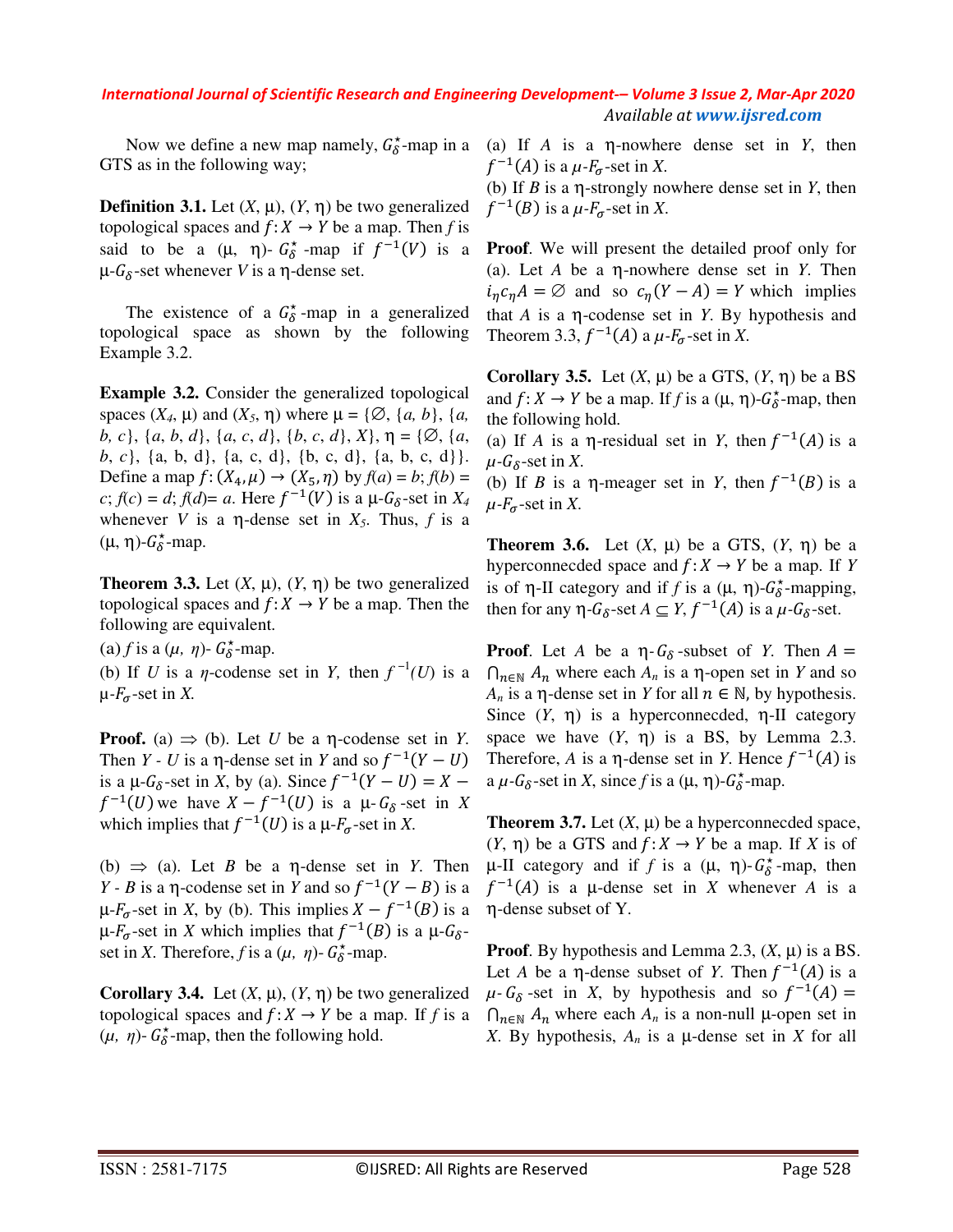$n \in \mathbb{N}$  which implies that  $f^{-1}(A)$  is a  $\mu$ -dense set in *X*, since  $(X, \mu)$  is a BS.

**Theorem 3.8.** Let  $(X, \mu)$  be a GTS,  $(Y, \eta)$  be a generalized  $G_{\delta}$ -submaximal space and  $f: X \to Y$  be a map. If  $f^{-1}(A)$  is a  $\mu$ - $G_{\delta}$ -set whenever A is a  $\eta$ - $G_{\delta}$ -subset of *Y*, then *f* is a  $(\mu, \eta)$ -  $G^*_{\delta}$ -map.

**Theorem 3.9.** Let  $(X, \eta)$ ,  $(Y, \mu)$  be two GTSs and  $f: (X, \eta) \to (Y, \mu)$  be a map. If  $(Y, \mu^{**})$  is a generalized  $G_{\delta}$ -submaximal, Baire space and the complement of a  $\mu^{**}$ - $G_{\delta}$ -set is not a  $\mu^{**}$ - $G_{\delta}$ -set, then the following are equivalent.

(a) *f* is a  $(\eta, \mu^{**})$ - $G^*_{\delta}$ -map.

(b) For any  $\mu^{**}$ - $G_{\delta}$ - set *A* in *Y*,  $f^{-1}(A)$  is a  $\eta$ - $G_{\delta}$ -set.

**Proof.** Suppose *f* is a  $(\eta, \mu^{**})$ - $G^*_{\delta}$ -map. Let *A* be a  $\mu^{**}$ - $G_{\delta}$ -subset of *Y*. Then  $A = \bigcap_{n \in \mathbb{N}} A_n$  where each  $A_n$  is a  $\mu^{**}$ -open set and so  $Y - A = \bigcup_{n \in \mathbb{N}} (Y - A_n)$ where each  $Y - A_n$  is a  $\mu^{**}$ -closed subset of *Y*. Now we prove A is a  $\mu^{**}$ -residual set in *Y*. Suppose  $i_{\mu^{**}}(Y - A_n) \neq \emptyset$  for some *n*. Then there exists  $G \in \tilde{\mu}^{**}$  such that  $G \subseteq Y - A_n$ . Thus, G is of  $\mu$ -II category so that  $Y - A_n$  is of  $\mu$ -II category, since subset a meager set is a meager set. Therefore, *Y* - *A<sub>n</sub>* ∈  $\tilde{\mu}^{**}$  so that *Y* − *A* ∈  $\tilde{\mu}^{**}$  Thus, *Y* - *A* is a  $\mu^{**}$ - $G_{\delta}$ -set which is a contradiction to the hypothesis so that  $i_{\mu^{**}}(Y - A_n) = \emptyset$  for all *n*. Therefore, each  $Y - A_n$  is a  $\mu^{**}$ -nowhere dense set. Hence  $Y - A$  is a  $\mu^{**}$ -meager set implies that *A* is a  $\mu^{**}$ -residual subset of *Y*. By hypothesis and Lemma 2.2, *A* is a  $\mu^{**}$ -dense subset of *Y*. By assumption,  $f^{-1}(A)$  is a  $\eta$ - $G_{\delta}$ -set. Converse follows from Theorem 3.8.

The condition "the complement of a  $\mu^{**}$ - $G_{\delta}$ -set is not a  $\mu^{**}$ - $G_{\delta}$ -set" cannot be dropped in Theorem 3.9 as shown by the following Example 3.10.

**Example 3.10.** Consider the generalized topological spaces  $(X_3, \eta)$  and  $(X_4, \mu)$  where  $\eta = \{\emptyset, \{a, b\}, \{a, b\}\}$ *c*}, *X3*}, µ = {∅, {*a, b*}*,* {*a, b, c*}*,* {*a, b, d*}*, X4*}*. Then*  $\mu^{**} = \{\emptyset\} \cup \{\{a\}, \{b\}, \{a, b\}, \{a, c\}, \{a, d\},\}$ {*b, c*}*,* {*b, d*}*,* {*a, b, c*}*,* {*a, b, d*}*,* {*a, c, d*}*,* {*b, c, d*},

 $X_4$ } and so ( $X_4$ ,  $\mu^{**}$ ) is a generalized  $G_6$ -submaximal, BS. But, there exist  $U \subseteq X_4$  which is a  $\mu^{**}$ - $G_6$ -set where  $U = \{c, d\}$  and also  $X_4$  - U is a  $\mu^{**}$ - $G_6$ -set. Define a map  $f: (X_3, \eta) \to (X_4, \mu)$  by  $f(a) = b$ ;  $f(b) = c$ ;  $f(c) = d$ . Here  $f^{-1}(V)$  is a  $\eta$ - $G_{\delta}$ -set in  $X_{\delta}$ whenever *V* is a  $\mu^{**}$ -dense set in *X<sub>4</sub>*. Thus, *f* is a  $(\eta, \mu^{**})$ - $G^*_{\delta}$ -map. Let  $B = \{c\}$  be a subset of  $X_4$ . Then *B* is a  $\mu^{**}$ -*G*<sub>6</sub>-set. Here  $f^{-1}(B) = \{b\}$ . But  $\{b\}$ is not a  $\eta$ - $G_{\delta}$ -set in  $X_3$ . Thus, there exist  $B \subseteq X_4$ which is a  $\mu^{**}$ - $G_{\delta}$ -set set but  $f^{-1}(B)$  is not a  $\eta$ - $G_{\delta}$ set in *X3*.

**Theorem 3.11.** Let *X* be a non-null set and  $\mu$ ,  $\eta$  be two generalized topologies defined in *X* such that  $\mu \subseteq \eta$ . If *f* is either a ( $\mu$ ,  $\eta$ )-  $G_{\delta}^*$ -map or ( $\eta$ ,  $\mu$ )-  $G_{\delta}^*$ map, then *f* is a  $(\eta, \eta)$ -  $G_{\delta}^*$ -map.

**Proof**. Suppose *f* is a ( $\mu$ ,  $\eta$ )-  $G^*_{\delta}$ -map. Let *A* be a  $η$ -dense set in *X*. Then  $f^{-1}(A)$  is a  $μ$ - $G_δ$ -set and so  $f^{-1}(A)$  is a  $\eta$ - $G_{\delta}$ -set in *X*, since  $\mu \subseteq \eta$ . Thus, *f* is a (η, *η*)-  $G^*_{\delta}$ -map.

Assume that,  $(\eta, \mu)$ -  $G^*_{\delta}$ -map. Let *A* be a  $\eta$ -dense set in *X*. Since  $\mu \subseteq \eta$ ,  $\eta$ -dense is  $\mu$ -dense. Thus, *A* is a  $\mu$ -dense set in *X*. By assumption,  $f^{-1}(A)$  is a  $η$ - $G_{δ}$ -set in *X*. Therefore, *f* is a (η, *η*)- $G_{δ}^{\star}$ -map.

**Observation 3.12.** Let  $(X, \mu)$  be a BS. If *f* is either a  $(\mu, \mu^{**})$ -  $G_{\delta}^*$ -map or  $(\mu^{**}, \mu)$ -  $G_{\delta}^*$ -map, then *f* is a  $(\mu^{\star\star}, \mu^{\star\star})$ -  $G_{\delta}^{\star}$ -map.

**Proof.** This observation follows from the fact that  $\mu \subseteq \mu^{**}$ if (*X*,  $\mu$ ) is a BS and the similar arguments in Theorem 3.11 so the proof is omitted.

The following Observation 3.13 follows from the fact that  $\mu \subseteq \mu^{\mathcal{V}}$  if  $(X, \mu)$  is a wBS.

**Observation 3.13.** Let  $(X, \mu)$  be a wBS. If *f* is either a  $(\mu, \mu^{\nu})$ -  $G_{\delta}^*$ -map or  $(\mu^{\nu}, \mu)$ -  $G_{\delta}^*$ -map, then *f* is a  $(\mu^{\mathcal{V}}, \mu^{\mathcal{V}})$ -  $G^*_{\delta}$ -map.

**Observation 3.14.** Let  $(X, \mu)$  be a sBS. Then the following hold.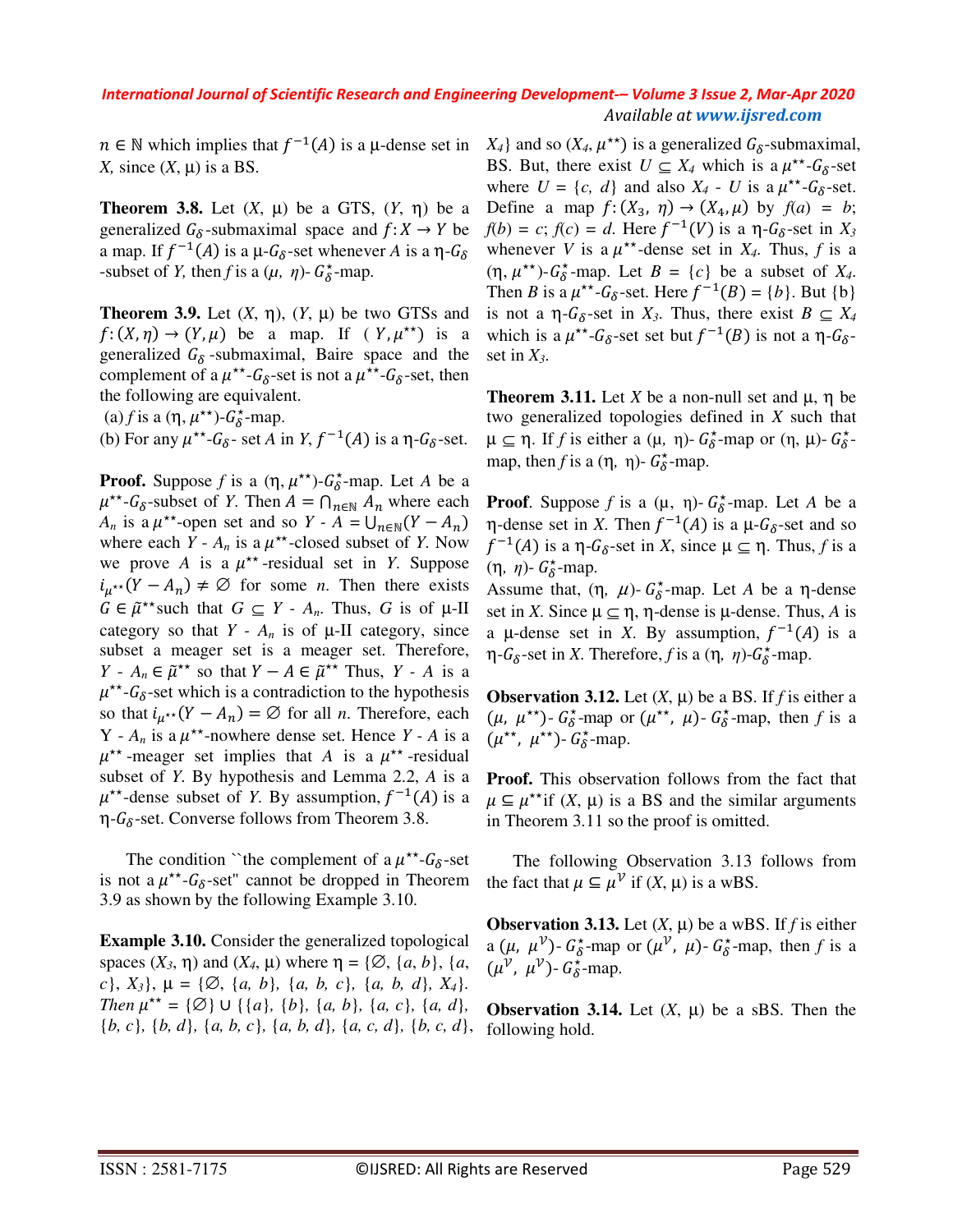(a) If *f* is either a  $(\mu^*, \mu^{**})$ -  $G_{\delta}^*$ -map or  $(\mu^{**}, \mu^*)$ - $G_{\delta}^*$ -map, then *f* is a ( $\mu^{**}$ ,  $\mu^{**}$ ) -  $G_{\delta}^*$ -map. (b) If *f* is either a  $(\mu^*, \mu^{\nu})$ -  $G_{\delta}^*$ -map or  $(\mu^{\nu}, \mu^*)$ - $G_{\delta}^*$ -map, then *f* is a  $(\mu^{\mathcal{V}}, \mu^{\mathcal{V}})$ -  $G_{\delta}^*$ -map.

**Proof.** Suppose  $(X, \mu)$  is a sBS. Then  $\mu^* \subseteq \mu^{**}$  and  $\mu^* \subseteq \mu^{\mathcal{V}}$ . By similar Considerations in Theorem 3.11, wet get the proof.

**Remark 3.15.** Let (*X*,µ) be a generalized topological space. Then the following hold.

(a) Every ( $\mu$ ,  $\mu$ )- $G^*_{\delta}$ -map is a ( $\mu$ ,  $\mu^*$ )- $G^*_{\delta}$ -map.

(b) In a BS, every  $(\mu, \mu)$ - $G^*_{\delta}$ -map is a  $(\mu, \mu^{**})$ -  $G^*_{\delta}$ map.

(c) In a wBS,  $(\mu, \mu)$ - $G_{\delta}^*$ -map is a  $(\mu, \mu^{\mathcal{V}})$ - $G_{\delta}^*$ -map.

(d) Every  $(\mu^{**}, \mu^{**})$ -  $G_{\delta}^*$ -map is a  $(\mu^{**}, \mu^{\mathcal{V}})$ -  $G_{\delta}^*$ map.

(e) In a sBS,  $(\mu^*, \mu^*)$ -  $G_{\delta}^*$ -map is a  $(\mu^*, \mu^{\nu})$ -  $G_{\delta}^*$ map and hence  $(\mu^{\mathcal{V}}, \mu^{\mathcal{V}})$ -  $G^*_{\delta}$ -map.

Let  $(X, \mu)$  and  $(Y, \eta)$  be two generalized topological spaces. Then the following diagrams are always true.





**Theorem 3.16.** Let  $(X, \mu)$  be a GTS,  $(Y, \eta)$  be a BS and  $f: (X, \mu) \to (Y, \eta)$  be a map. If *f* is a  $(\mu, \eta)$ - $G^*_{\delta}$ map, then the following hold. (a) *f* is a  $(\mu, \eta^{**})$ -  $G_{\delta}^{*}$ -map. (b) *f* is a  $(\mu, \eta^{\nu})$ -  $G_{\delta}^*$ -map. (c) *f* is a  $(\mu^*, \eta^{**})$ -  $G^*_{\delta}$ -map. (d) *f* is a  $(\mu^*, \eta^{\mathcal{V}})$ -  $G^*_{\delta}$ -map.

**Proof.** It is a direct consequence of the Definition 3.1 and using the facts that  $\eta \subseteq \eta^{**}$ ,  $\eta \subseteq \eta^{\mathcal{V}}$ .

In Theorem 3.16, we replace the condition  $\lq (Y, \eta)$  be a BS" by  $\lq (Y, \eta)$  be a wBS", then (b) and (d) are holds, only.

**Theorem 3.17.** Let  $(X, \mu)$  be a GTS,  $(Y, \eta)$  be a sBS and  $f: (X, \mu) \to (Y, \eta)$  be a map. If *f* is a  $(\mu, \eta^*)$ - $G^*_{\delta}$ map, then the following hold. (a) *f* is a  $(\mu, \eta^{\mathcal{V}})$ -  $G^*_{\delta}$ -map.

(b) *f* is a  $(\mu, \eta^{**})$ -  $G^*_{\delta}$ -map. (c) *f* is a  $(\mu^*, \eta^{\mathcal{V}})$ -  $G^*_{\delta}$ -map. (d) *f* is a  $(\mu^*, \eta^{**})$ -  $G^*_{\delta}$ -map.

**Theorem 3.18.** Let  $(X, \mu)$  be a sBS,  $(Y, \eta)$  be a GTS and  $f: (X, \mu) \to (Y, \eta)$  be a map. If *f* is a  $(\mu^*, \eta)$ - $G^*_{\delta}$ map, then the following hold.

(a) *f* is a  $(\mu^{\star\star}, \eta)$ -  $G^{\star}_{\delta}$ -map. (b) *f* is a  $(\mu^{\mathcal{V}}, \eta)$ -  $G_{\delta}^*$ -map. (c) *f* is a  $(\mu^{\star\star}, \eta^{\star})$ -  $G_{\delta}^{\star}$ -map. (d) *f* is a  $(\mu^{\mathcal{V}}, \eta^*)$ -  $G_{\delta}^*$ -map

A generalized topology  $\mu$  on *X* is said to satisfy the *I-property* [8] whenever  $W_1, W_2, ..., W_n \in \mu$ with  $W_1 \cap W_2 \cap ... \cap W_n \neq \emptyset$ ,  $i_{\mu}(W_1 \cap W_2 \cap ... \cap$  $W_n$ )  $\neq \emptyset$ .

**Theorem 3. 19.** Let  $(X, \mu)$  be a GTS and  $\mu$  has the *I*-property. Then the following hold.

(a) Every  $\mu$ -dense subset of *X* is a  $\mu^*$ -dense set in *X*.

(b) Every  $\mu$ -codense subset of *X* is a  $\mu^*$ -codense set in *X*.

(c) Every µ-nowhere dense subset of *X* is a  $\mu^*$ -codense set in *X*.

(d) Every µ-strongly nowhere dense subset of *X* is a  $\mu^*$ -codense set in *X*.

(e) If  $(X, \mu)$  is a hyperconnected space, then  $(X, \mu^*)$ is a hyperconnected space.

**Proof.** It is enough to prove (a) and (e), only.

(a). Let *A* be a  $\mu$ -dense subset of *X* and  $G \in \tilde{\mu}^*$ . Then  $G = \bigcup_t (G_1^t \cap G_2^t \cap ... \cap G_{n_t}^t)$  where  $G_1^t, G_2^t, ...,$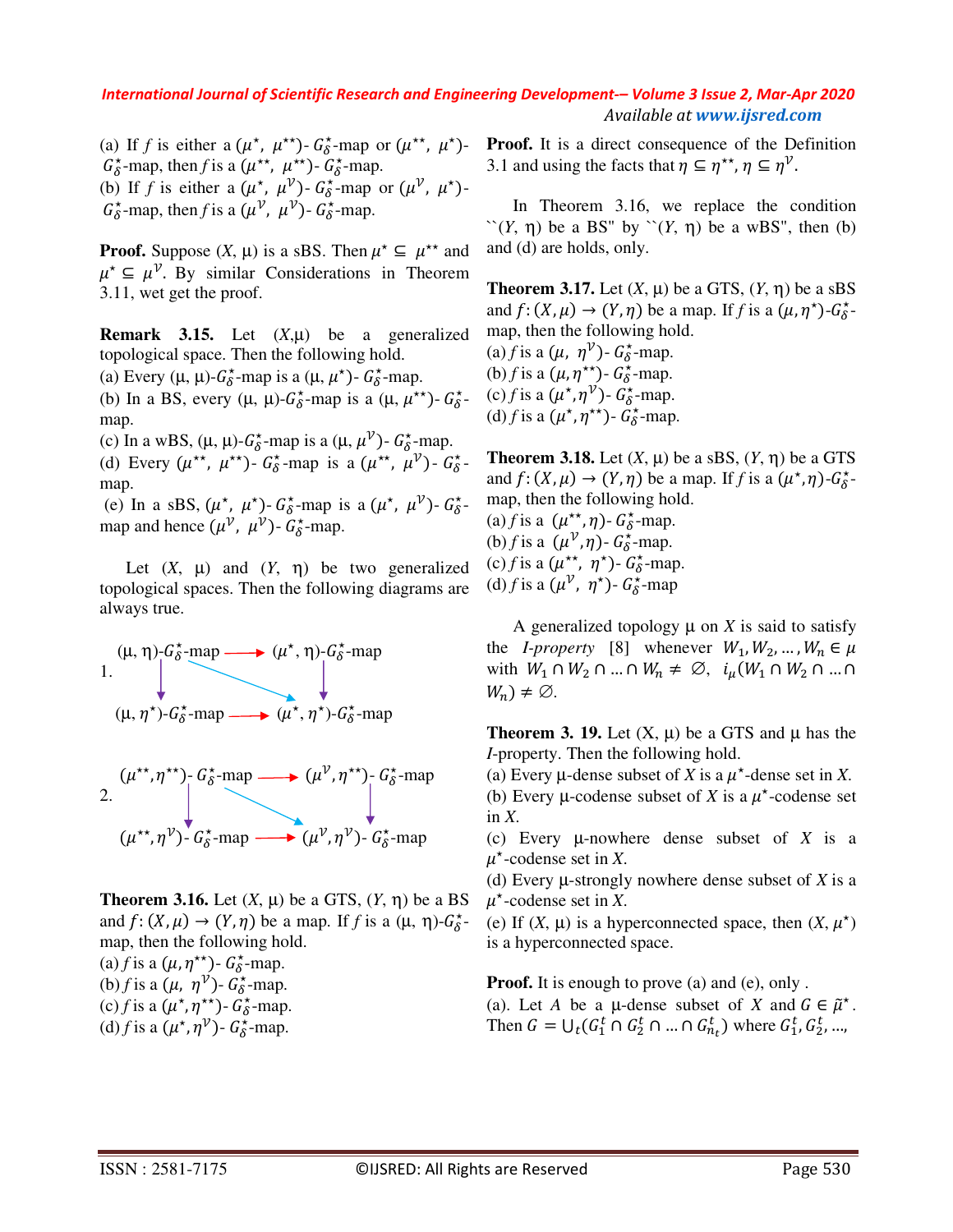$G_{n_k}^t \in \mu$ . Take  $G_k = G_1^k \cap G_2^k \cap ... \cap G_{n_k}^k$  where  $G_1^k, G_2^k, \dots, G_{n_k}^k \in \mu$  with  $G_k \neq \emptyset$  for some k. By hypothesis,  $i_u G_k \neq \emptyset$  which implies that  $i_u G_k \in \tilde{\mu}$ which turn implies that  $i_u G_k \cap A \neq \emptyset$ . Thus,  $G \cap A \neq \emptyset$ . Therefore, A is a  $\mu^*$ -dense set in X.

(e). Suppose  $(X, \mu)$  is a hyperconnected space. Let  $B \in \tilde{\mu}^*$ . Then  $B = \bigcup_t (B_1^t \cap B_2^t \cap ... \cap B_{n_t}^t)$  where  $B_1^t, B_2^t, ..., B_{n_t}^t \in \mu$ . Take  $B_k = B_1^k \cap B_2^k \cap ... \cap B_{n_k}^k$ where  $B_1^k, B_2^k, ..., B_{n_k}^k \in \mu$  with  $B_k \neq \emptyset$  for some k. By hypothesis,  $i_{\mu}B_k \neq \emptyset$  which implies that  $i_{\mu}B_{k} \in \tilde{\mu}$  which turn implies that  $i_{\mu}B_{k}$  is a  $\mu$ -dense set. By (a),  $i_{\mu}B_k$  is a  $\mu^*$ -dense set in *X* implies that  $B_k$  is a  $\mu^*$ -dense set in *X*. Therefore, *B* is a  $\mu^*$ -dense set. Hence  $(X, \mu^*)$  is a hyperconnected space.

**Corollary 3.20.** Let  $(X, \mu)$ ,  $(Y, \eta)$  be a two GTSs and  $\eta$  has the *I*-property. If  $f: (X, \mu) \to (Y, \eta)$  is a  $(\mu, \eta^*)$ - $G^*_{\delta}$ -map, then the following hold. (a) *f* is a  $(\mu, \eta)$ - $G^*_{\delta}$ -map. (b) *f* is a  $(\mu^*, \eta)$ - $G^*_{\delta}$ -map.

**Proof**. This is direct consequence of Theorem 3.19 (a).

**Corollary 3.21.** Let  $(X, \mu)$  be a BS,  $(Y, \eta)$  be a GTS and  $\eta$  has the *I*-property. If  $f: (X, \mu) \to (Y, \eta)$  is a  $(\mu, \eta^*)$ - $G^*_{\delta}$ -map, then the following hold. (a) *f* is a  $(\mu^{**}, \eta)$ - $G^*_{\delta}$ -map. (b) *f* is a  $(\mu^{\mathcal{V}}, \eta)$ - $G^*_{\delta}$ -map.

**Lemma 3.22.** [10, Theorem 4.9.] Let  $(X, \mu)$  be a generalized submaximal space. Then every µ-dense subset of *X* is a  $\mu^{**}$ -dense set in *X*.

**Theorem 3.23.** Let  $(X, \mu)$  be a generalized submaximal space. Then every µ-codense subset of *X* is a  $\mu^{**}$ -codense set in *X*.

**Proof**. This proof directly follows from Lemma 3.22 so the proof is omitted.

The following Example 3.24 (a) shows that the condition  $\checkmark(X, \mu)$  be a generalized submaximal space" cannot be dropped in Lemma 3.22 and Theorem 3.23. The reverse implication of Lemma 3.22 and Theorem 3.23 is need not be true as shown by the following Example 3.24 (b).

**Example 3.24.** (a) Consider the generalized topological spaces  $(X_4, \mu)$  where  $\mu = \{\emptyset, \{a, b\}, \{b, \}$  $c$ }, {*a*, *b*, *c*}}. Then  $(X_4, \mu)$  is not a generalized submaximal space. For,  ${b}$  is  $\mu$ -dense but which is not  $\mu$ -open. Here  $\mu^{**} = \{ \emptyset \} \cup \{ A \mid b \in A \}.$ 

1. Take  $B = \{a, c\}$ . Then *B* is  $\mu$ -dense but *B* is not  $\mu^{**}$ -dense. For,  $c_{\mu^{**}}B = B \neq X_4$ .

2. Let  $A = \{b\}$ . Then *A* is  $\mu$ -codense but *A* is not  $\mu^{**}$ -codense. For,  $c_{\mu^{**}}(X_4 - A) = c_{\mu^{**}}(\{a, c, d\}) = \{a, a\}$  $c, d \nless I \neq X_4$ .

 (b) Consider the generalized topological spaces  $(X_4, \mu)$  where  $\mu = \{\emptyset, \{a\}, \{a, b\}, \{b, c\}, \{a, c\}, \{a, c\}$ *b*, *c*}, {*a*, *c*, *d*}, {*a*, *b*, *d*}, *X4*}. Then (*X4*, µ) is a generalized submaximal space. Then  $\mu^{**} = \{ \emptyset \}$  ∪  ${A \mid a \in A}.$ 

1. Let  $G = \{a\}$ . Then *G* is  $\mu^{**}$ -dense but *G* is not  $\mu$ dense. For,  $c_u G = \{a, d\} \neq X_4$ .

2. Let  $H = \{b, c\}$ . Then *H* is  $\mu^{**}$ -codense but *H* is not  $\mu$ -codense. For,  $c_{\mu}(X_4 - H) = c_{\mu}(\{a, d\}) = \{a, d\}$  $\neq X_4$ .

**Corollary 3.25.** Let  $(X, \mu)$  be a generalized submaximal space. Then the following hold.

(a) Every µ-nowhere dense subset of *X* is a  $\mu^{**}$ -codense set in *X*.

(b) Every µ-strongly nowhere dense subset of *X* is a  $\mu^{**}$ -codense set in *X*.

**Proof**. This is a direct consequence of Theorem 3.23 so the proof is neglated.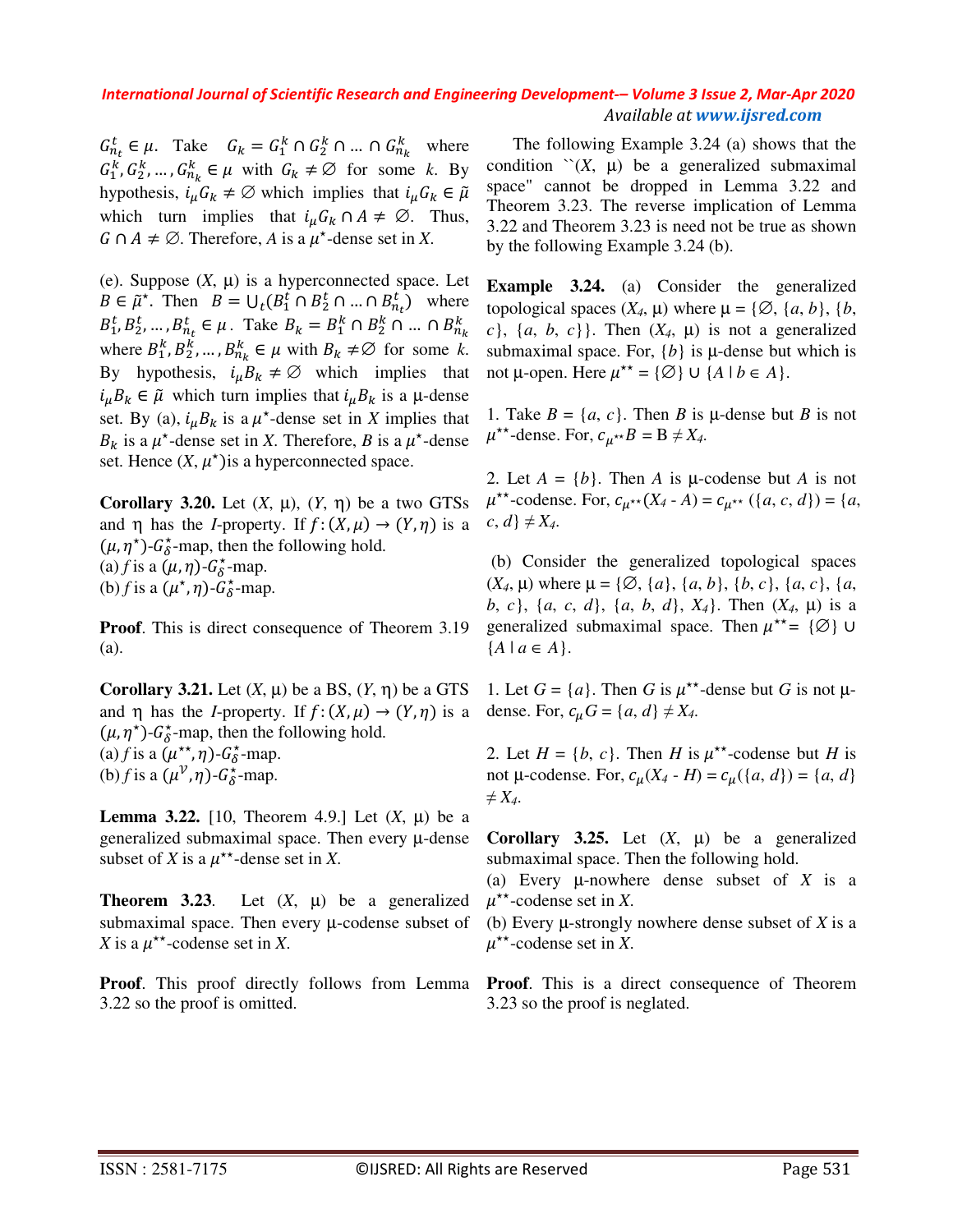Let  $(X, \mu)$  be a GTS and  $(Y, \eta)$  be a generalized submaximal space. Then by Lemma 3.22 the following diagram is true.



**Corollary 3.26.** Let  $(X, \mu)$  be a BS and  $(Y, \eta)$  be a generalized submaximal space. If  $f: (X, \mu) \rightarrow (Y, \eta)$ is a ( $\mu$ ,  $\eta^{\star\star}$ )-  $G_{\delta}^{\star}$ -map, then the following hold. (a) *f* is a  $(\mu^{**}, \eta)$ -  $G_{\delta}^*$ -map. (b) *f* is a  $(\mu^{\mathcal{V}}, \eta)$ -  $G_{\delta}^*$ -map

**Proof**. This proof directly follows from Lemma 3.22 so the proof is omitted.

#### **IV. FUNCTIONS ON GTSs**

In this section, we give the relations between  $G_{\delta}^*$ -map and continuous map, feebly open map in a GTS. Also, we analyze the nature of four types of functions in a generalized topological space.

First of all, we remember some basic definitions for the development of this section.

Let  $(X, \mu)$  and  $(Y, \eta)$  be two GTSs. A function  $f: (X, \mu) \rightarrow (Y, \eta)$  is called *feebly*  $(\mu, \eta)$ *-continuous* [7] (resp.  $(\mu, \eta)$ -*continuous* [6]) if  $i_{\mu}(f^{-1}(B)) \neq \emptyset$ for every  $B \subseteq Y$  with  $i_{\eta} B \neq \emptyset$  (resp.  $f^{-1}(U) \in \mu$  for each  $U \in \eta$ ). Then *f* is called a  $(\mu, \eta)$ -open (resp. *feebly*  $(\mu, \eta)$ *-open*) map if  $f(U) \in \eta$  for each  $U \in \mu$ [6] (resp.  $i_n(f(U)) \neq \emptyset$  for each  $i_u U \neq \emptyset$  [7]).

**Lemma 4.1** [10, Theorem 3.4] Let  $(X, \mu)$  be a GTS. If  $X$  is of  $\mu$ -II category, then the following hold.

(a) Every µ-meager subset of *X* is not a µ-residual set in *X*.

(b) Every µ-residual subset of *X* is a µ-II category set in *X*.

(c) Complement of a  $\mu$ -nowhere dense set is a  $\mu$ -II category set in *X*.

**Lemma 4.2.** [11, Theorem 4.6] Let  $(X, \mu)$ ,  $(Y, \eta)$  be two GTSs and  $f: (X, \mu) \to (Y, \eta)$  be a feebly  $(\mu, \eta)$ open map. If *A* is  $\eta$ -codense, then  $f^{-1}(A)$  is µ-codense.

**Theorem 4.3.** Let  $(X, \mu)$  be a generalized  $G_{\delta}$ submaximal space and  $(Y, \eta)$  be a GTS. If  $f: (X, \mu) \to (Y, \eta)$  is a feebly  $(\mu, \eta)$ -open map, then *f* is a  $(\mu, \eta)$ - $G^*_{\delta}$ -map.

**Proof**. Let *A* be a η-dense set in *Y*. Then *Y* - *A* is a  $\eta$ -codense set in *Y* and so  $f^{-1}(Y - A)$  is  $\mu$ -codense in *X*, by Lemma 4.2. Thus,  $X - f^{-1}(A)$  is a  $\mu$ -codense set in *X* so that  $f^{-1}(A)$  is  $\mu$ -dense in *X*. By hypothesis,  $f^{-1}(A)$  is a  $\mu$ - $G_{\delta}$ -set in *X*. Hence *f* is a  $(μ, η)-*G*<sub>δ</sub><sup>*</sup>-map.$ 

In Example 4.4, (a) proves that the condition  $\int$ (*X*,  $\mu$ ) be a generalized  $G_{\delta}$ -submaximal space" can not be dropped in Theorem 4.3 and (b) shows that the reverse implication of Theorem 4.3 is need not be true.

**Example 4.4.** (a). Consider the generalized topological spaces  $(X_4, \mu)$  and  $(X_5, \eta)$  where  $\mu = \{ \emptyset, \}$ {*a*, *b*, *c*}, {*a*, *c*, *d*}, *X4*}, η = {∅, {*a*, *b*}, {*b*, *c*}, {*a*, *b*, *c*}, {*a*, *b*, *d*}, {*a*, *b*, *c*, *d*}}. Then (*X4*, µ) is not a generalized  $G_{\delta}$ -submaximal space. For, let  $A = \{c\}$ . Then *A* is a  $\mu$ -dense set. But *A* is not a  $\mu$ - $G_{\delta}$ -set in *X*<sub>4</sub>. Define a map  $f: (X_4, \mu) \rightarrow (X_5, \eta)$  by  $f(a) = b$ ;  $f(b) = c$ ;  $f(c) = a$ ;  $f(d) = d$ . Here  $i_n(f(U)) \neq \emptyset$  for each  $i_\mu U \neq \emptyset$ . Thus, *f* is a feebly ( $\mu$ ,  $\eta$ )-open map. Let  $U = \{b\}$  be a subset of  $X_5$ . Then *U* is a  $\eta$ -dense set. But  $f^{-1}(U) = \{a\}$  is not a  $\mu$ - $G_{\delta}$ -set in  $X_4$ . Thus, *f* is not a  $(\mu, \eta)$ - $G^*_{\delta}$ -map.

(b). Consider the generalized topological spaces  $(X_4, \mu)$  and  $(X_5, \eta)$  where  $\mu = \{\emptyset, \{a, b\}, \{b, c\}, \{a, b\}\}$ *b*, *c*}, {*a*, *b*, *d*}, {*a*, *c*, *d*}, {*b*, *c*, *d*}, *X4*}, η = {∅, {*a*, *d*}, {*b*, *c*}, {*c*, *d*}, {*a*, *c*, *d*}, {*b*, *c*, *d*}, {*a*, *b*, *c*, *d*}}. Then  $(X_4, \mu)$  is a generalized  $G_{\delta}$ -submaxi-mal space. Define a map  $f: (X_4, \mu) \rightarrow (X_5, \eta)$  by  $f(a) = b$ ;  $f(b)$  $= a$ ;  $f(c) = d$ ;  $f(d) = c$ . Here  $f^{-1}(V)$  is a  $\mu$ - $G_{\delta}$ -set in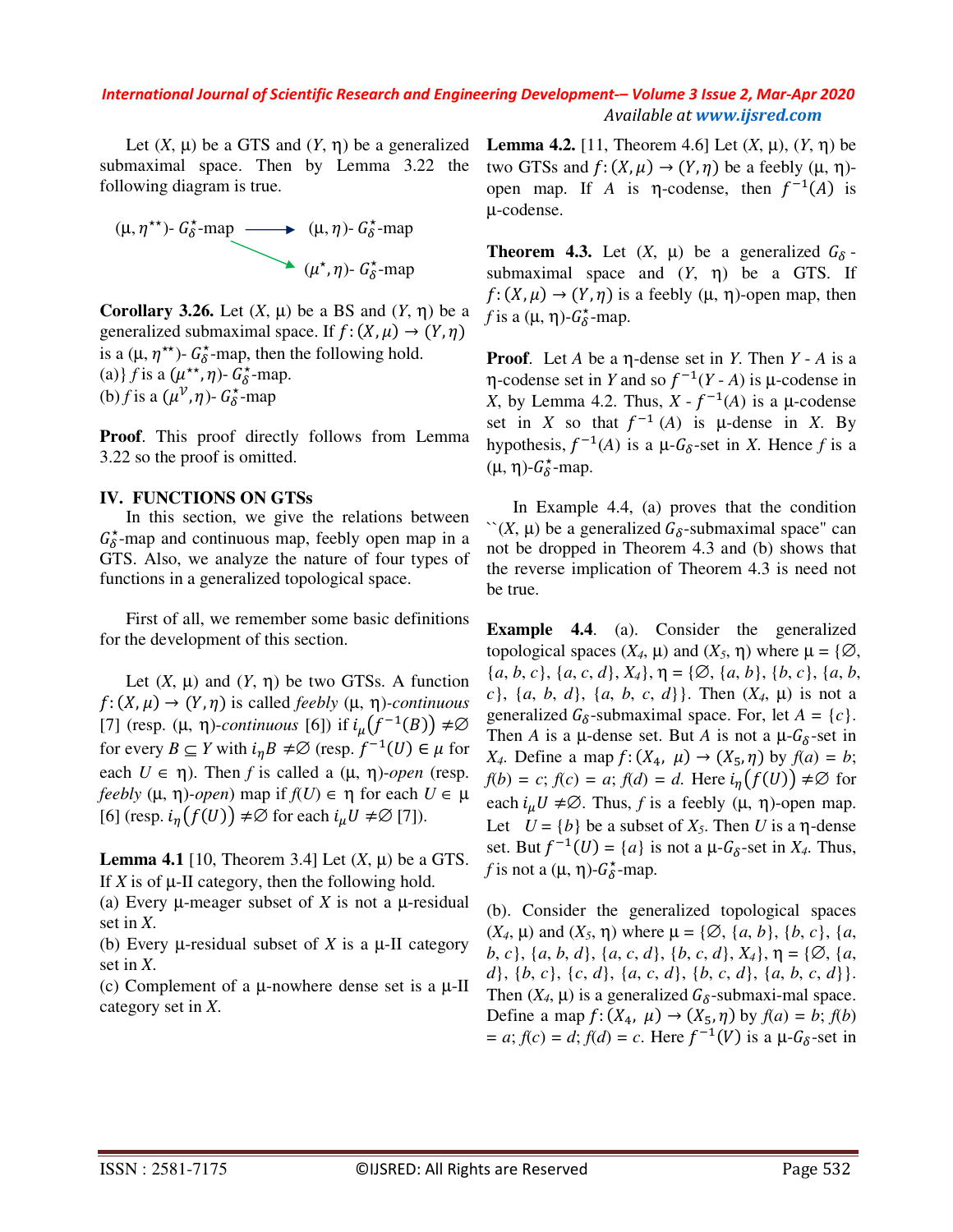*X<sub>4</sub>* whenever *V* is a η-dense set in  $X_5$ . Thus, *f* is a  $(\mu, \eta)$ - $G^*_{\delta}$ -map. Choose  $U = \{a, b\} \subseteq X_4$ . Then  $i_{\mu}U \neq \emptyset$ . But  $i_{\eta}f(U)=i_{\eta}(\{a,b\})=\emptyset$ . Thus, f is not a feebly  $(\mu, \eta)$ -open mapping.

**Theorem 4.5.** Let  $(X, \mu)$  be a GTS and  $(Y, \eta)$  be a generalized submaximal space. If  $f: (X, \mu) \to (Y, \eta)$ is a ( $\mu$ ,  $\eta$ )-continuous map, then *f* is a ( $\mu$ ,  $\eta$ )- $G_6^*$ map.

**Proof**. Let *A* be a η-dense set in *Y*. By hypothesis, A is  $\eta$ -open so that  $f^{-1}(A)$  is a  $\mu$ -open set in *X*, since *f* is a  $(\mu, \eta)$ -continuous map. Thus,  $f^{-1}(A)$  is a  $\mu$ - $G_{\delta}$ -set in *X*. Hence *f* is a  $(\mu, \eta)$ - $G_{\delta}^*$ -map.

Example 4.6 (a) proves that the condition  $\Upsilon(Y, \eta)$ be a generalized submaximal space" cannot be dropped in Theorem 4.5 and the converse part of Theorem 4.5 is need not be true as shown in Example 4.6 (b).

**Example 4.6.** (a). Consider the generalized topological spaces  $(X_3, \mu)$  and  $(X_4, \eta)$  where  $\mu = \{ \emptyset, \}$  ${a, c}, {b, c}, X_3, \eta = {\emptyset, {b, c}, {b, d}, {b, c, d}.$ Then  $(X_4, \eta)$  is not a generalized submaximal space. For, let  $A = \{a, b\}$ . Then *A* is a  $\eta$ -dense set. But *A* is not a η-open set in  $X_4$ . Define a map  $f: (X_3, \mu) \rightarrow$  $(X_4, \eta)$  by  $f(a) = c$ ;  $f(b) = d$ ;  $f(c) = b$ . Here  $f^{-1}(U) \in$  $\mu$  for each  $U \in \eta$ . Thus, f is a  $(\mu, \eta)$ -continuous map. Let  $U = \{c, d\}$  be a subset of  $X_4$ . Then *U* is  $\eta$ -dense. But  $f^{-1}(U) = \{a, b\}$  is not a  $\mu$ - $G_{\delta}$ -set in  $X_3$ . Thus,  $f$ is not a  $(\mu, \eta)$ - $G^*_{\delta}$ -map.

(b) Consider the set  $X_4$  with two generalized topologies  $\mu$ ,  $\eta$  where  $\mu = \{ \emptyset, \{a, b\}, \{a, c\}, \{a, d\},\}$ {*b*, *c*}, {*b*, *d*}, {*a*, *b*, *c*}, {*a*, *b*, *d*}, {*a*, *c*, *d*}, {*b*, *c*, *d*}, *X4*}, η = {∅, {*d*}, {*a*, *d*}, {*b*, *d*}, {*c*, *d*}, {*a*, *b*, *d*}, {*a*, *c*, *d*}, {*b*, *c*, *d*}, *X4*}. Then (*X4*, η) is a generalized submaximal space. Define a map  $f: (X_4, \mu) \to (X_4, \eta)$  by  $f(a) = d$ ;  $f(b) = c$ ;  $f(c) = b$ ;  $f(d) = a$ . Here  $f^{-1}(V)$  is a  $\mu$ - $G_{\delta}$ -set in  $X_4$  whenever  $V$ is a  $\eta$ -dense set in  $X_4$ . Thus, f is a  $(\mu, \eta)$ - $G_6^*$ -map. Choose  $U = \{d\} \subseteq X_4$ . Then  $U \in \eta$ . But  $f^{-1}(U) \notin \mu$ . Thus,  $f$  is not a  $(\mu, \eta)$ -continuous map.

**Theorem 4.7.** Inverse image of a generalized submaximal space is a generalized  $G_{\delta}$ -submaximal space whenever the function is  $(\mu, \eta)$ -continuous and an injective.

**Proof.** Let  $(X, \mu)$  be a GTS and  $(Y, \eta)$  be a generalized submaximal space. Suppose  $f: (X, \mu) \rightarrow$  $(Y, \eta)$  is a  $(\mu, \eta)$ -continuous, injective map. Then *f* is a  $(\mu, \eta)$ - $G^*_{\delta}$ -map, by Theorem 4.5. Let *A* be a µ-dense subset of *X*. Then *f*(*A*) is a η-dense subset of *Y*, since *f* is  $(\mu, \eta)$ -continuous and so  $f^{-1}(f(A))$  is a  $\mu$ -  $G_{\delta}$ -set in *X*, by hypothesis. Since *f* is an injective map, *A* is a  $\mu$ - $G_{\delta}$ -set in *X*. Hence  $(X, \mu)$  is a generalized  $G_{\delta}$ -submaximal space.

**Corollary 4.8.** Let  $(X, \mu)$  be a GTS and  $(Y, \eta)$  be a generalized submaximal space. If  $f: (X, \mu) \to (Y, \eta)$ is a  $(\mu, \eta)$ -continuous, injective map, then  $(X, \mu^*)$  is a generalized  $G_{\delta}$ -submaximal space.

**Theorem 4.9.** Inverse image of a hyperconnected space is hyperconnected under the feebly  $(\mu, \eta)$ open, injective map.

**Proof.** Let  $(X, \mu)$  be a GTS and  $(Y, \eta)$  be a hyperconnected space. Suppose  $f: (X, \mu) \rightarrow (Y, \eta)$ is a feebly  $(\mu, \eta)$ -open, injective map. Let  $G \in \tilde{\mu}$ . By hypothesis,  $i_n(f(G)) \neq \emptyset$ . Since  $(Y, \eta)$  is a hyperconnected space,  $i_n(f(G))$  is a  $\eta$ -dense set and so *f*(*G*) is a η-dense set. Thus, *Y* - *f*(*G*) is a ηcodense set so that  $f^{-1}(Y - f(G))$  is a  $\mu$ -codense set in *X*, by Lemma 4.2. Then  $X - f^{-1}(f(G))$  is a  $\mu$ codense set and so  $f^{-1}(f(G))$  is a  $\mu$ -dense set in *X*. Since *f* is an injective map, *G* is a µ-dense set in *X*. Hence  $(X, \mu)$  is a hyperconnected space.

**Theorem 4.10.** Let  $(X, \mu)$  be a GTS,  $(Y, \eta)$  be a hyperconnected space and  $f: (X, \mu) \to (Y, \eta)$  be a feebly  $(\mu, \eta)$ -open, injective map. If X is of  $\mu$ -II category and if *f* is a  $(\mu, \eta)$ - $G^*_{\delta}$ -map, then *f* is a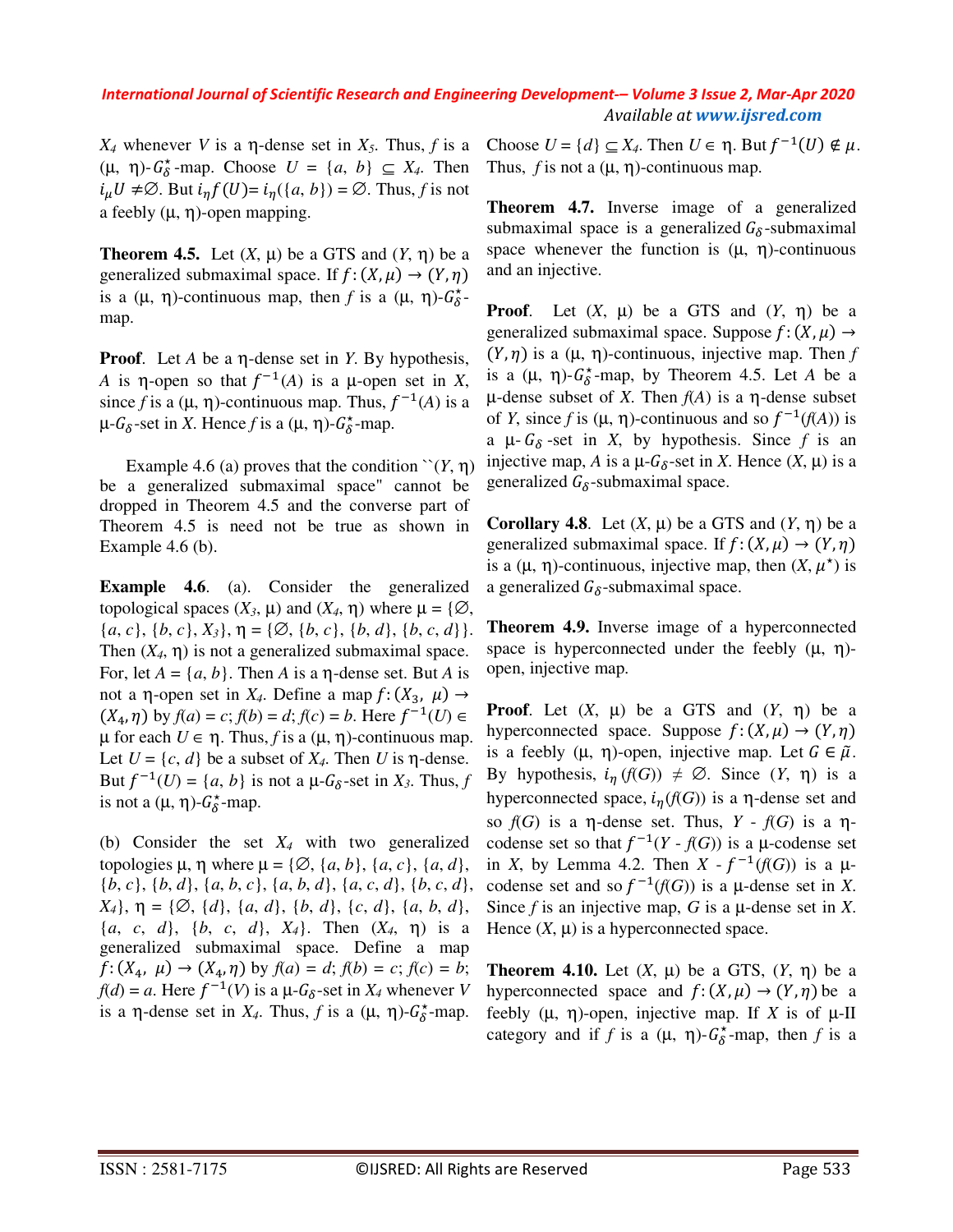$(\mu^{**}, \eta)$ -continuous map and hence  $(\mu^{\nu}, \eta)$ -continuous map.

**Proof**. Let *G* be a  $\eta$ -open set in *Y*. Suppose  $G = \emptyset$ . Then  $f^{-1}(G) = \emptyset$  and so  $f^{-1}(G) \in \mu^{**}$ . Assume that, *G*  $\neq \emptyset$ . By hypothesis, *G* is a  $\eta$ -dense set in *Y*. Then  $f^{-1}(G)$  is a  $\mu$ - $G_{\delta}$ -set, since *f* is a  $(\mu, \eta)$ - $G_{\delta}^*$ -map. Suppose  $f^{-1}(G) = \emptyset$ . Then there is nothing to prove. Assume that,  $f^{-1}(G)$  is a non-null  $\mu$ - $G_{\delta}$ -set. Then  $f^{-1}(G)$  =  $∩_{n∈ ℕ} G_n$  where each  $G_n ∈ \tilde{\mu}$ . By hypothesis and Theorem 4.9,  $(X, μ)$  is a hyperconnected space so that each  $G_n$  is a  $\mu$ -dense set. By hypothesis and Lemma 2.3,  $(X, \mu)$  is a BS so that  $f^{-1}(G)$  is a  $\mu$ -dense set in *X*. Thus,  $f^{-1}(G)$  is a  $\mu$ -dense,  $\mu$ - $G_{\delta}$ -set in *X*. Here each  $G_n$  is a  $\mu$ -dense set so that  $i_{\mu}(X - G_n) = \emptyset$ . Also,  $X - G_n$  is a  $\mu$ -closed set in *X* for each  $n \in \mathbb{N}$ , since each  $G_n \in \tilde{\mu}$ . Therefore, each  $X - G_n$  is a  $\mu$ -nowhere dense set. Hence  $X - f^{-1}(G)$  is a  $\mu$ -meager set so that  $f^{-1}(G)$  is a  $\mu$ -residual set in *X*. By hypothesis and Lemma 4.1,  $f^{-1}(G)$  is of  $\mu$ -II category in *X*. Thus,  $f^{-1}(G) \in \mu^{**}$ . Therefore, f is a  $(\mu^{**}, \eta)$  -continuous map. Since  $\mu^{**} \subseteq \mu^{\mathcal{V}}$ , *f* is a  $(\mu^{\mathcal{V}}, \eta)$ -continuous map.



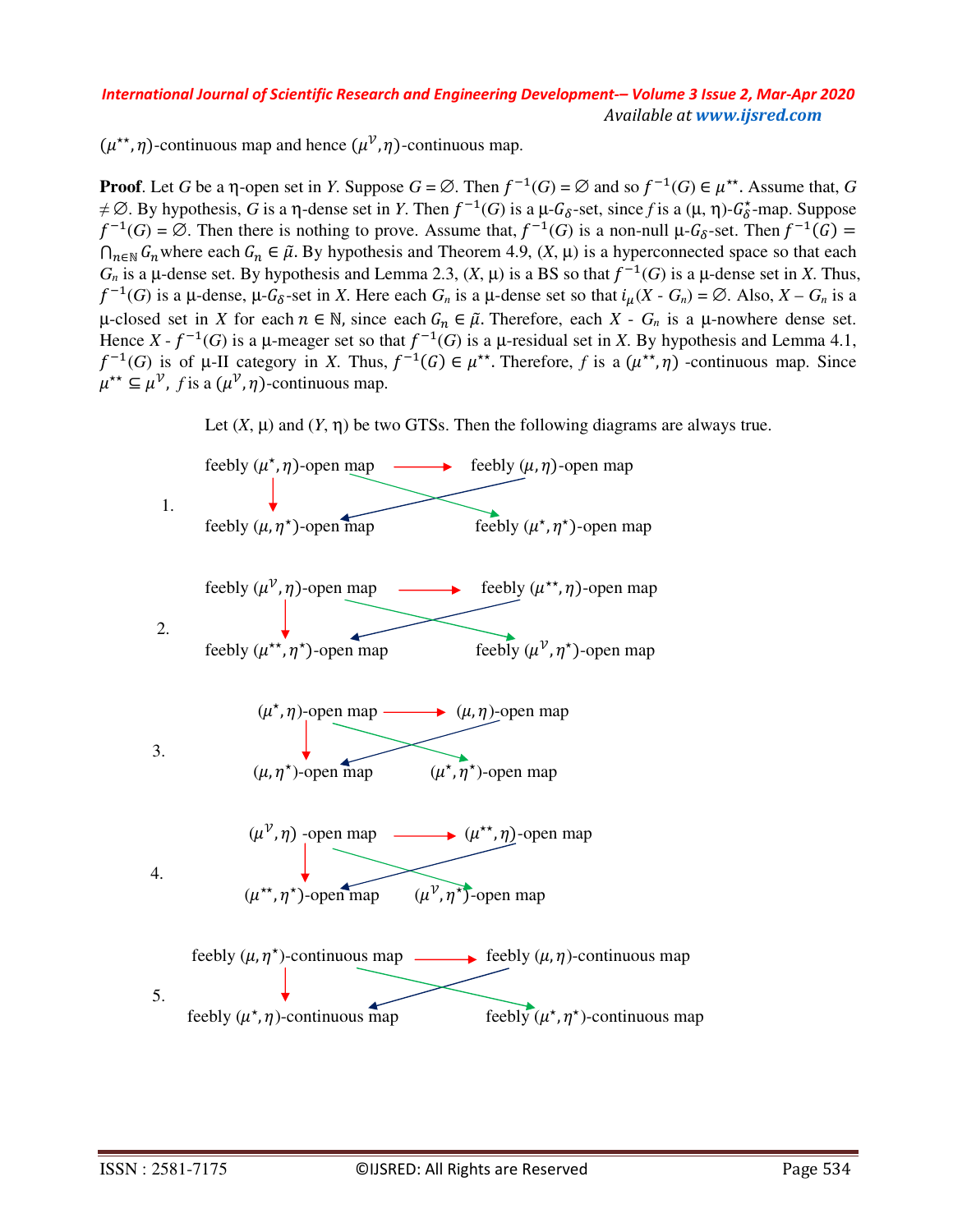

In the rest of this section, we give some properties for cliquish functions in GTSs.

First of all, we remember the definition for cliquish function in a GTS.

Here, we will denote the set of  $\mu$ -continuity (resp.  $\mu$ -discontinuity) points of *f*, by  $\mathcal{C}_\mu(f)$ (resp.  $\mathcal{D}_u(f)$ ) where  $f: X \to \mathbb{R}$ .

A function  $f : X \to \mathbb{R}$  is  $(\mu, \eta)$ -*cliquish* if the set  $C_n(f)$  is  $\mu$ -dense [5]. If  $(X, \mu)$  is a BS and  $\mathcal{D}_n(f)$ is a  $\mu$ -meager set, then *f* is  $(\mu, \eta)$ -cliquish [5].

**Theorem 4.11.** Let  $(X, \mu)$  be a GTS and  $f : X \to \mathbb{R}$ be a map. If  $\mu$  has the *I*-property and if *f* is  $(\mu, \eta)$ cliquish, then *f* is a  $(\mu^*, \eta)$ -cliquish function on *X* where η is any GT on *X*.

**Proof**. Suppose *f* is a (µ, η)-cliquish function on *X*. Then  $C_{\eta}(f)$  is  $\mu$ -dense and so  $C_{\eta}(f)$  is  $\mu^*$ -dense, by hypothesis and Theorem 3.19 (a). Hence *f* is a  $(\mu^*, \eta)$ -cliquish function on *X*.

**Theorem 4.12.** Let  $(X, \mu)$  be a generalized submaximal space and  $f : X \to \mathbb{R}$  be a map. If *f* is ( $\mu$ ,  $\eta$ )-cliquish, then *f* is a ( $\mu^{**}$ ,  $\eta$ )-cliquish function on *X* where η is any GT on *X*.

**Theorem 4.13**. Let  $(X, \mu)$  be a weak Baire space and  $f: X \to \mathbb{R}$  be a map. If f is  $(\mu^{\mathcal{V}}, \eta)$ -cliquish, then *f* is a (μ, η)-cliquish function on *X* where η is any GT on *X*.

**Theorem 4.14.** Let  $(X, \mu)$  be a generalized topological space and  $f : X \to \mathbb{R}$  be a map. If  $\mu^{**} \neq \{\emptyset\}$  and if *f* is  $(\mu^{\mathcal{V}}, \eta)$ -cliquish, then *f* is a

 $(\mu^{**}, \eta)$ -cliquish function on *X* where  $\eta$  is any GT on *X*.

#### **V. CONCLUSION**

This paper provides the basic analysis for carrying out  $G^*_{\delta}$ -map in a GTS. We have given a special kind of relationship between various types of functions in a GTS.

#### **ACKNOWLEDGMENT**

The authors would like to thank the referees for their deep observations and valuable comments to improve this article.

#### **REFERENCES**

[1] M. R. Ahmadi Zand and R. Khayyeri,  $Generalized G_{\delta}$ -submaximal spaces, Acta Math. Hungar., 149 (2) (2016), 274 - 285.

[2] S. Al Ghour, A. Al-Omari and T. Noiri, *On homogeneity and homogeneity components in generalized topological spaces*, Filomat, 27 (2013), 1097 - 1105.

[3] Á. Császar, *Generalized open sets*, Acta Math. Hungar., 75 (1997), 65 - 87.

[4] E. Ekici, *Generalized Submaximal Spaces*, Acta Math. Hungar., 134 (1 – 2) (2012), 132 - 138.

[5] E. Korczak - Kubiak, A. Loranty and R. J. Pawlak, *Baire generalized topological spaces, generalized metric spaces and infinite games*, Acta Math. Hungar., 140 (2013), 203 - 231.